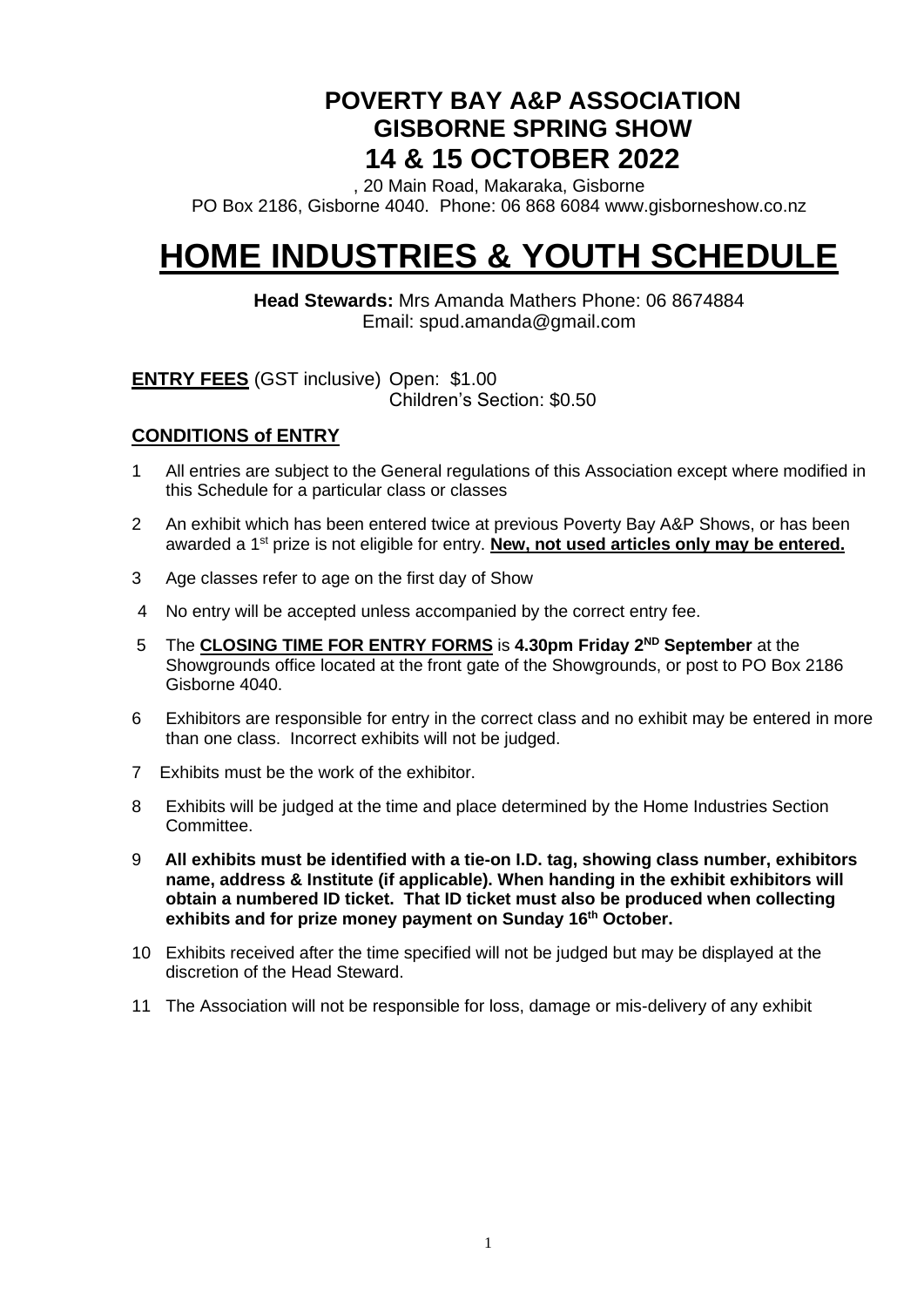# **PROGRAMME OF CLOSING DATES AND TIMES FOR THE 2022 SHOW**

The following entries, to be eligible for judging, must be delivered to the Farmers Air Event Centre at the Showgrounds on:

| Friday 7th October 2022               | between 8.00am and 11.00am - All Children's Exhibits<br>except Cooking, Sand Saucer and Vegetable / Fruit Novelty |                    |  |  |
|---------------------------------------|-------------------------------------------------------------------------------------------------------------------|--------------------|--|--|
| Tuesday 11 <sup>th</sup> October 2022 | between 8.00am and 11.30am - All Open Exhibits<br>except Cooking and Cake Decorating                              |                    |  |  |
|                                       | Wednesday 12 <sup>th</sup> October 2022 between 8.00am and 11.30am - Cake Decorating and<br>Sugarcraft            |                    |  |  |
|                                       | Between 5:00pm and 6.30pm - All Cooking, Sand Saucer<br>and Vegetable / Fruit Novelty                             |                    |  |  |
| Friday 14th October 2022              | $8:00am - 5:00pm$                                                                                                 | Open to the Public |  |  |
| Saturday 15th October 2022            | $8:00am - 4.30pm$                                                                                                 | Open to the Public |  |  |

# **COLLECTION OF EXHIBITS AFTER SHOW**

**All exhibits** must be collected from the Farmers Air Event Centre on **Sunday 16 th October 2022** between 10:00am and 12 noon. If you are unable to personally collect please make arrangements with someone to collect for you.

### **School Art** to be collected **Sunday 16 th October 2022** between 12 noon & 12.30pm **Please note the new time**

No exhibit may be collected without presentation of the blue ID receipt ticket.

### **EXHIBITS NOT COLLECTED WILL BE DISPOSED OF**

### **PRIZES**

- 1 Trophies of equal value may be substituted by the Association for cash prizes.
- 2 The Judge is not bound to award any prize.
- 3 Prize Money: (Unless specifically indicated to the contrary). Open and Institute Section: 1 st \$4.00 2<sup>nd</sup> \$2.50 3<sup>rd</sup> \$1.00 Children's Section: 1 st \$2.00 2<sup>nd</sup> \$1.50 3<sup>rd</sup> \$1.00 If only 1 exhibit in class, entry money will be returned If only 2 exhibits in class,  $1<sup>st</sup>$  prize only will be awarded If only 3 exhibits in class,  $1<sup>st</sup>$  and  $2<sup>nd</sup>$  prizes only will be awarded If only 4 exhibits in class,  $1<sup>st</sup>$ ,  $2<sup>nd</sup>$  and  $3<sup>rd</sup>$  prizes only will be awarded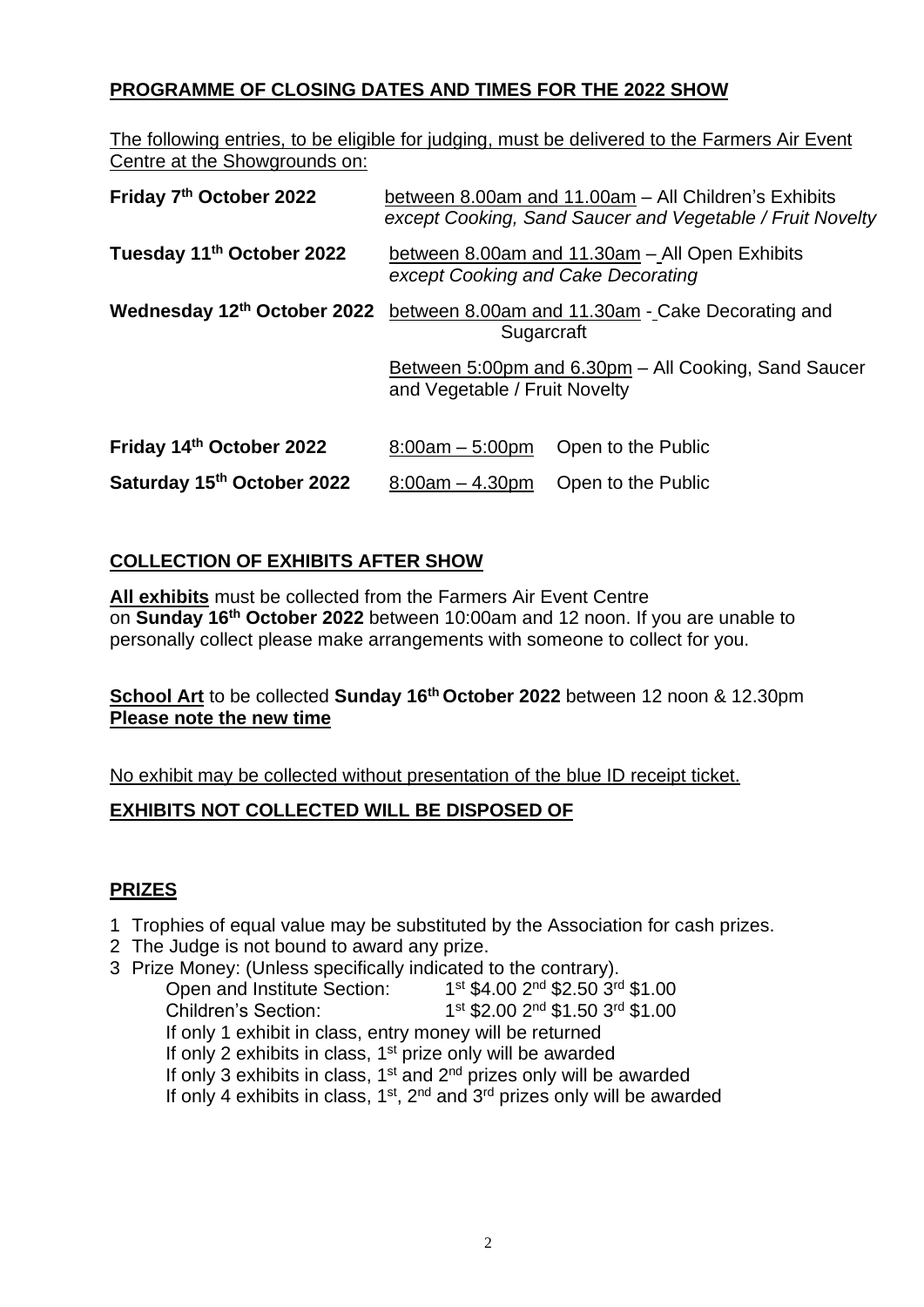# **OPEN SECTION**

# **HAND SPUN**

*Note: - All entries must be made from 100% handspun wool or natural fibre except classes 4-116, 4-117, 4-118 and 4-119*

*- Special prize – \$25 for the most points in the Hand Spun Section over all classes kindly donated by Creative Fibres Gisborne*

Class 4-111 Approximately 50 gram Skein – Handspun Pure Wool

Class 4-112 Approximately 50 gram Skein – Wool and/or natural fibre and may be dyed

Class 4-113 Garment of own choice. – natural or dyed

Class 4-114 Knitted or crochet small accessory eg: hat, gloves, socks or bootees

Class 4-115 Wrap. Stole or Scarf – any technique

Class 4-116 Hand-felted garment or article

- Class 4-117 Hand-woven garment or article
- Class 4-118 Any other garment not listed can include the use of Art Yarn

Class 4-119 Any other article not listed can include the use of Art Yarn

# **HAND KNITTING**

- Class 4-120 Adults garment
- Class 4-121 Child's garment
- Class 4-122 Scarf / Stole / Shawl / or Cowl
- Class 4-123 Bed Socks / or Slippers

*If exhibitor wishes, article from class 4-123 can be donated to Gisborne Cancer Society following the show. Please mark clearly DONATE or NOT TO BE DONATED*

Class 4-124 A Toy - up to maximum height of 50cm

Class 4-125 Hat or Beanie

*If exhibitor wishes, article from class 4-125 can be donated to Gisborne Cancer Society following the show. If you wish to donate your article please ensure that it is knitted in soft cotton blend. Please mark clearly*

#### *DONATE or NOT TO BE DONATED.*

Class 4-126 Dressed Doll. Maximum height 50cm. Outfit only to be judged

Class 4-127 Knitted Article featuring knitted flowers.

Class 4-128 Knitted Socks

Class 4-129 Own choice. Any article not elsewhere scheduled

*Miss N Cotterill Silver Cup* - most points in Knitting, Sewing and Crochet Classes

# **INFANT WEAR (Hand Knitting only)**

Class 4-130 Articles for Premature Baby.

*If exhibitor wishes, article from class 4-130 can be donated to Gisborne Maternity Annex following the show. Please mark clearly DONATE or NOT TO BE DONATED.* 

Class 4-131 Baby's singlet or pilchers

- Class 4-132 Baby's Bonnet or Helmet or Beanie and Bootees/Shoettes set Must be attached together
- Class 4-133 Knitted Toy suitable for a child up to the age of 18 months
- Class 4-134 Jersey or cardigan for up to 5-year old.
- Class 4-135 Matinee jacket. 3 or 4 ply
- Class 4-136 Garment of own choice

Class 4-137 Article of own choice

**English Family Cup** – most points over all crochet and hand knitting classes (excluding Homespun classes)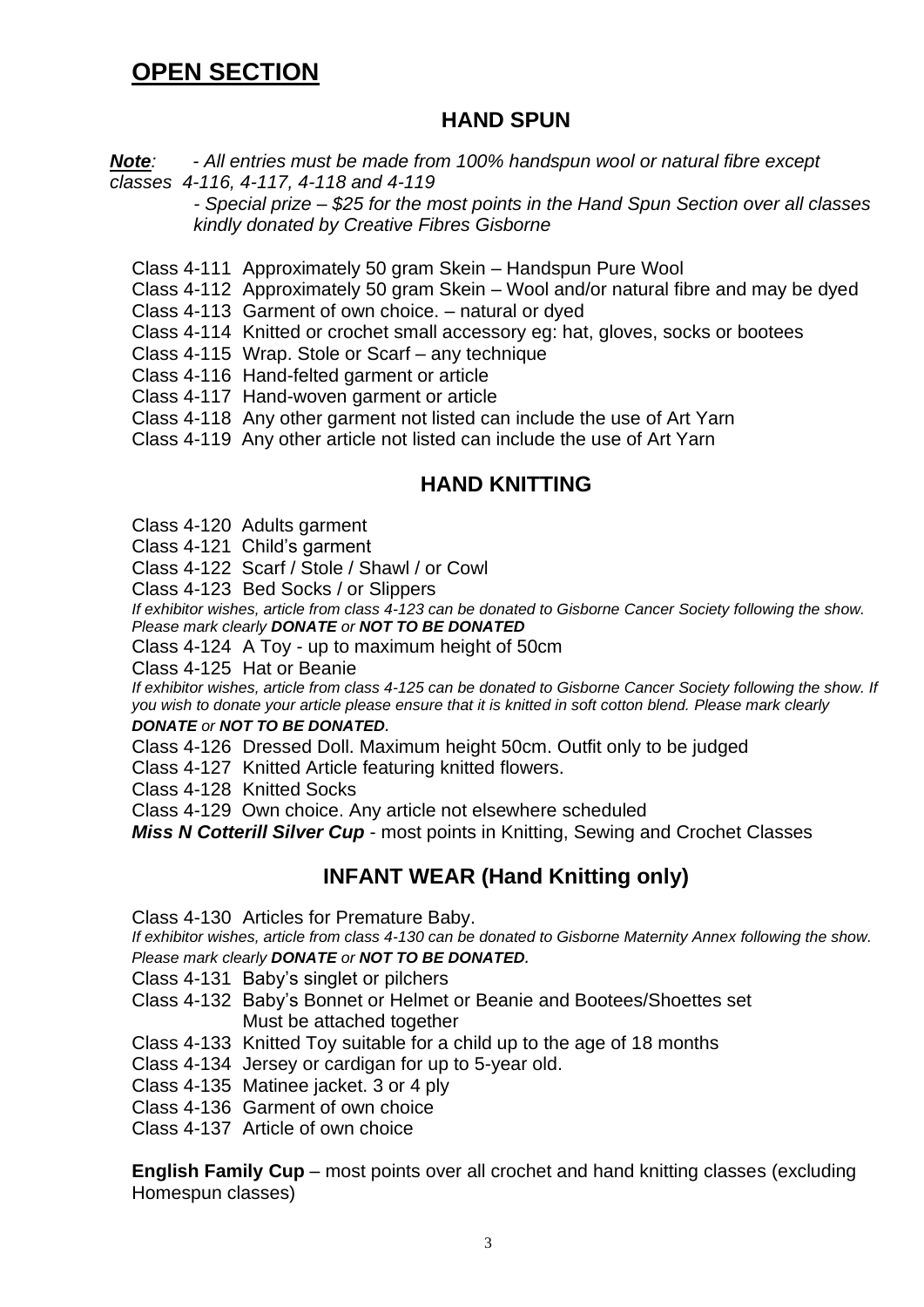### **SEWING**

- **Note:** All sewing must be clean and in new condition
- Class 4-138 Cushion
- Class 4-139 Kitchen accessory. ie Oven mitts/potholder/apron etc<br>Class 4-140 Childs or Adults skirt
- Childs or Adults skirt
- Class 4-141 Table Runner Minimum size 80cm
- Class 4-142 Patchwork Quilt Maximum size 68" x 100"
- Class 4-143 Toy. Any medium. Maximum height 50cm
- Class 4-144 Dressed Doll. Clothes only to be judged
- Class 4-145 Any article of sewing by a student in years 9 13
- Class 4-146 Prem. Baby Quilt (no larger than 1m by 1m)
- *If the exhibitor wishes, article from class 4-146*

*can be donated to Gisborne Maternity Annex following the show. Please mark clearly DONATE or NOT TO BE DONATED*

- Class 4-147 Handmade Fabric Bag
- Class 4-148 Childs Smocked Garment
- Class 4-149 Any garment not listed in this section
- Class 4-150 Any article not listed in this section

# **HANDCRAFT**

- Class 4-151 Small Wall Hanging. (No larger than 51cm by 70cm)
- Class 4-152 Scrapbook 1 page ("Something New")
- Class 4-153 Scrapbook 1 page ("Celebration")
- Class 4-154 Novelty cover for a wine bottle
- Class 4-155 Jewellery. Any medium
- Class 4-156 A Special Occasion card
- Class 4-157 "Own choice" greeting card
- Class 4-158 A Paper Tole card
- Class 4-159 A Stitched Card
- Class 4-160 Table Centre Piece (Any Medium)
- Class 4-161 Cross Stitch maximum framed size 40cm x 40cm
- Class 4-162 Article made from beads (not jewellery)
- Class 4-163 Christmas Stocking. Any Medium
- Class 4-164 Advent Calendar (Any Medium)
- Class 4-165 Hardanger
- Class 4-166 Diamond Painting
- Class 4-167 Soft Toy made from 2 socks (do not have to be a pair)
- Class 4-168 Crochet Garment section
- Class 4-169 Crochet Article
- Class 4-170 Any article of craft by a student in Years 9 13
- Class 4-171 Dried Arrangement
- Class 4-172 Article of craftwork not scheduled in this section

**YOUTH ENTRIES WELCOME in all Photography Classes**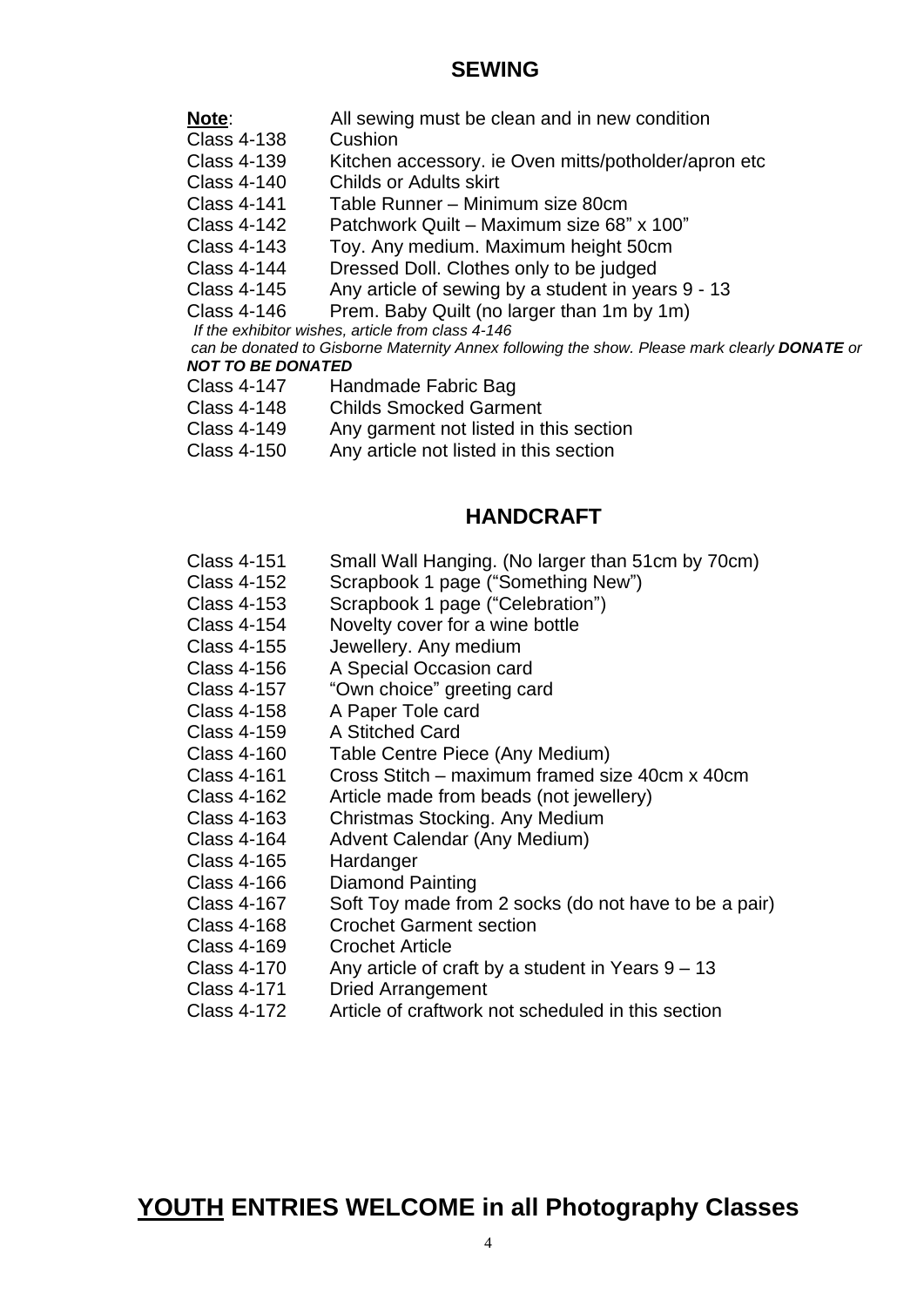# **PHOTOGRAPHY**

- **Note**: One entry per class per person. Must be mounted. Maximum Mount Size 30cm x 20cm
- Class 4-173 Comfortable
- Class 4-174 Transport
- Class 4-175 In the city (Open)
- Class 4-176 Rocks (Novice)
- Class 4-177 Waterway must be in NZ
- Class 4-178 The market garden (Open)
- Class 4-179 Old (Novice)
- Class 4-180 Creative Manipulation (Digital)
- Class 4-181 "End of the Day" for exhibitors under 17 years of age

# **WOODWORK**

- **Note**: Novice classes are for those who have not previously won a prize in this section at the A&P Show
- Class 4-182 "Own choice" Novice
- Class 4-183 Lidded Box
- Class 4-184 Platter
- Class 4-185 Bowl
- Class 4-186 Any other turned Article
- Class 4-187 Spindle turning (Can include off centre turning)
- Class 4-188 Decorated turned article (Must be predominantly turned on a lathe)
- Class 4-189 Novelty Item
- Class 4-190 Wood Carving
- Class 4-191 Toy Open
- Class 4-192 Toy Under 18 years of age

# **EXHIBITORS OVER 70**

Class 4-247 Article for Premature Baby.

*If the exhibitor wishes, article from class 4-247 can be donated to Gisborne Maternity Annex following the show. Please mark clearly DONATE or NOT TO BE DONATED*

- Class 4-193 Greeting card
- Class 4-194 Knitted Beanie or Hat.
- Class 4-195 Knee Rug (any medium)
- Class 4-196 Soft Toy (any medium) max height 50cms
- Class 4-197 Knitted socks
- Class 4-198 Knitted Garment
- Class 4-199 Novelty Article. Any Medium
- Class 4-200 Crochet Article.
- Class 4-201 Any other article not previously scheduled in this section

# **BLIND & VISION IMPAIRED**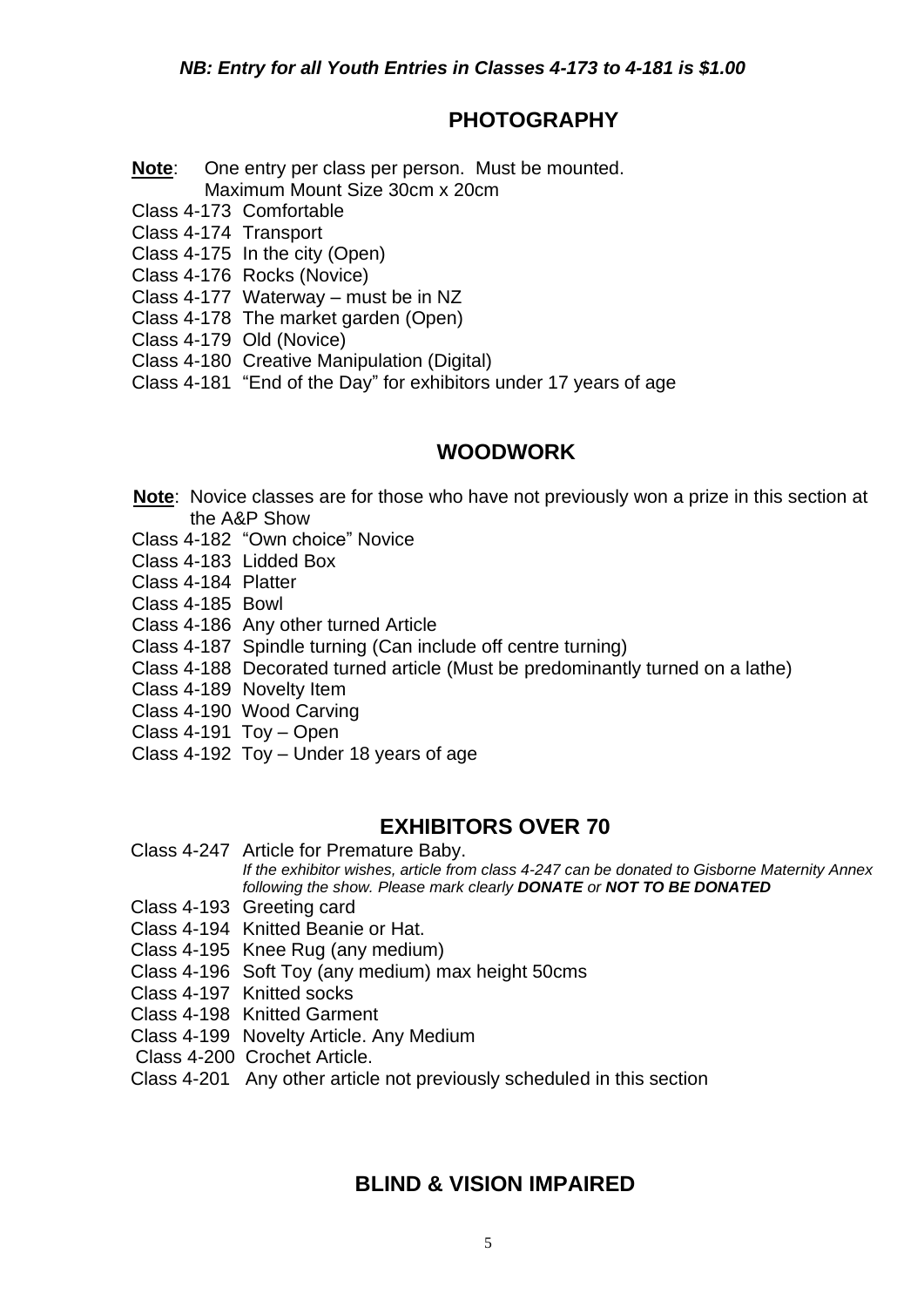- *Note: All exhibitors must be registered members of the R.N.Z.F.B and are limited to two entries per class. Please provide proof of membership for each competitor attached to entries*
- Class 4-202 Knitted garment or toy
- Class 4-203 Felting
- Class 4-204 Paper craft
- Class 4-205 Cooking 4x Biscuits (same flavor) or Loaf or Un-iced Cake (These items are to be delivered between 5pm and 6.30pm on Wednesday 12<sup>th</sup> October)
- Class 4-206 Any article not listed

### **PRESERVES**

*Note: Preserves may be opened at the discretion of the Judge. Exhibits should not be sealed with wax. All preserves to be in clear glass and labelled. Each entry is one jar or one bottle unless otherwise stated. Must be according to schedule ie. screw top or sealed.*

#### *COMPETITORS – Please make sure screw lids can be opened by Judge*

| <b>Class 4-207</b> | Mincemeat                | Screw top |
|--------------------|--------------------------|-----------|
| <b>Class 4-208</b> | Jam. Any variety         | Screw top |
|                    |                          |           |
| <b>Class 4-209</b> | Jelly                    | Screw top |
| <b>Class 4-210</b> | Marmalade, Citrus        | Screw top |
| <b>Class 4-211</b> | Lemon Honey              | Screw top |
| <b>Class 4-212</b> | Pesto                    | Screw top |
| <b>Class 4-213</b> | Vege Relish              | Screw top |
| <b>Class 4-214</b> | <b>Tomato Relish</b>     | Screw top |
| <b>Class 4-215</b> | Chutney. Sweet fruit     | Screw top |
| <b>Class 4-216</b> | Kasundi                  | Screw top |
| <b>Class 4-217</b> | <b>Mustard Pickles</b>   | Screw top |
| <b>Class 4-218</b> | Tomato Sauce. One bottle | Screw top |
| <b>Class 4-219</b> | Sauce. Fruit. One bottle | Screw top |
| <b>Class 4-220</b> | Pickles in clear vinegar | Screw top |
| <b>Class 4-221</b> | <b>Pickled Onions</b>    | Screw top |
| <b>Class 4-222</b> | <b>Fruit Cheese</b>      | Screw top |
| <b>Class 4-223</b> | Fruit. Any variety       | Sealed    |

*Baillie Challenge Vase*: most points in preserves section - Classes 4207 – 4223 *Ellmers Silver Salver*: Most points in section excluding Classes 4207 and 4223

### **COOKING**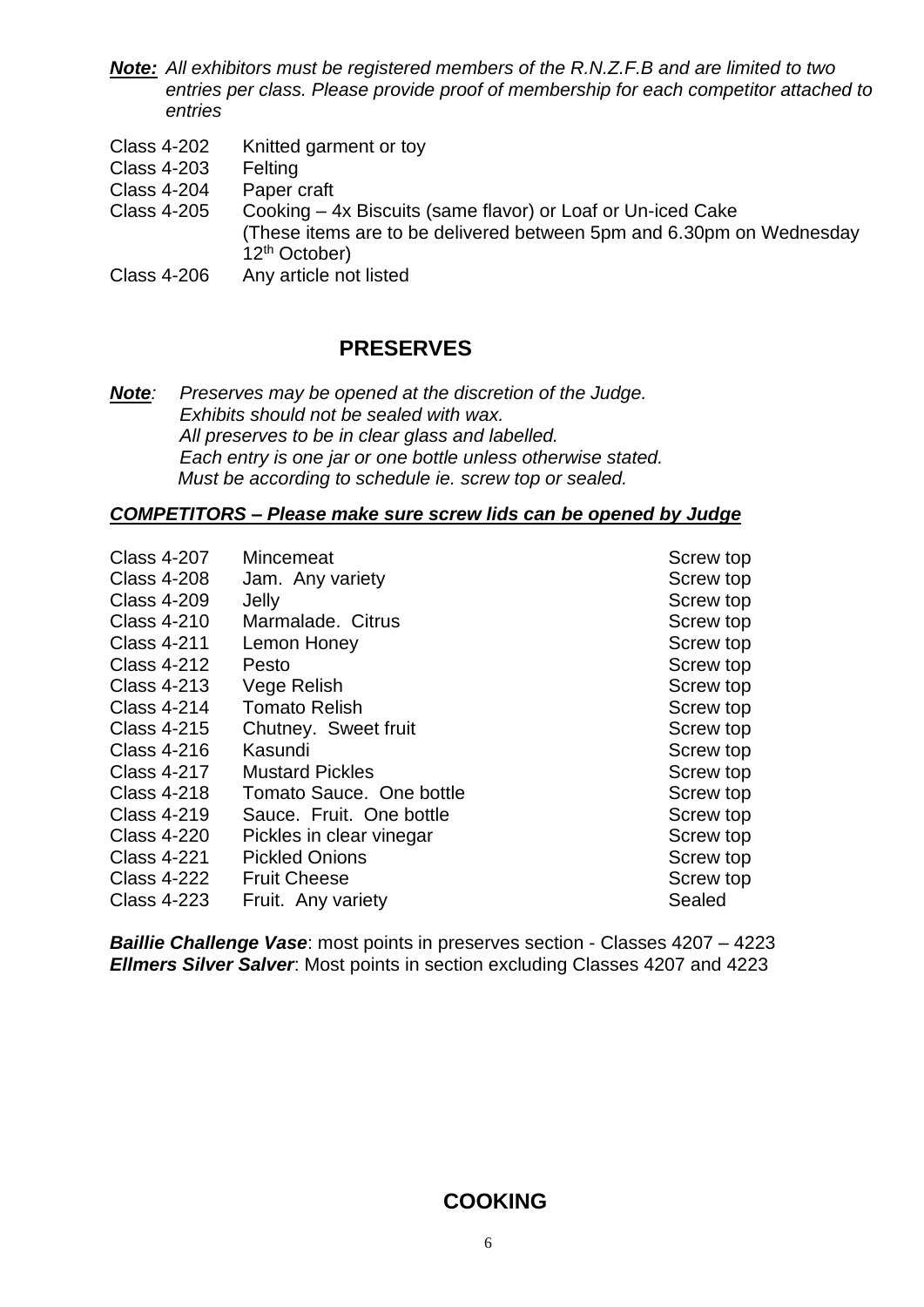**Note:** Open classes are open for anyone to enter

**Note**: All entries must be delivered to Farmers Air Event Centre between *5:00pm and 6.30pm on Wednesday 12 th October* clearly labelled with Exhibitor's name, address and class number and presented in clear plastic snap bags or gladwrap. Unless otherwise stated, all cooking is to be cut and tasted by Judge.

Class 4-224 Fruit Cake. No decorations. Not iced. Size and shape optional 1 st \$20.00, 2nd \$15.00, 3rd \$10.00, 4th \$5.00

- Class 4-225 Sultana Cake (un-iced)
- Class 4-226 Cake using fresh fruit or vegetables (icing optional)
- Class 4-227 Loaf own choice
- Class 4-228 4 sweet muffins
- Class 4-229 4 pikelets
- Class 4-230 4 ginger biscuits
- Class 4-231 4 pieces of shortbread
- Class 4-232 4 pieces of fudge slice
- Class 4-233 4 pieces of gluten free slice
- Class 4-234 4 Truffles

### **Male Only Section**

Class 4-235 Chocolate Cake (icing optional) Class 4-236 Fruit Loaf

Class 4-237 4 pieces of Slice own choice

# **CAKE DECORATING & SUGARCRAFT**

### **Note: All entries to be in and staged by 11.30am Wednesday 12<sup>th</sup> October**

- Class 4-238 Christmas Cake Open Class. No height restriction. Not exceeding 41 cm baseboard, cleats may be used but not judged
- Class 4-239 Any Celebration Cake Open Class. No height restriction. Not exceeding 41 cm baseboard, cleats may be used but not judged
- Class 4-240 Any Celebration Cake Novice Class. No height restriction. Not exceeding 41 cm baseboard
- Class 4-241 Arrangement of hand-crafted flowers, buds, berries and/or leaves (Open Class) Ribbon, stamens, Wire, tape and other decorative material may be used with discretion. To be displayed on any medium not exceeding 41cm square.
- Class 4-242 Wired Spray open class. A spray or bouquet of hand-crafted flowers, buds, leaves and/or berries taped so it may be held by hand. No height restriction. Florist tape, wire, stamens, ribbon or other decorative material may be used. To be displayed on or in any medium not exceeding 41cm square.
- Class 4-243 Decorated Sponge "Own choice". Junior aged 16 and under child's age to be displayed along side.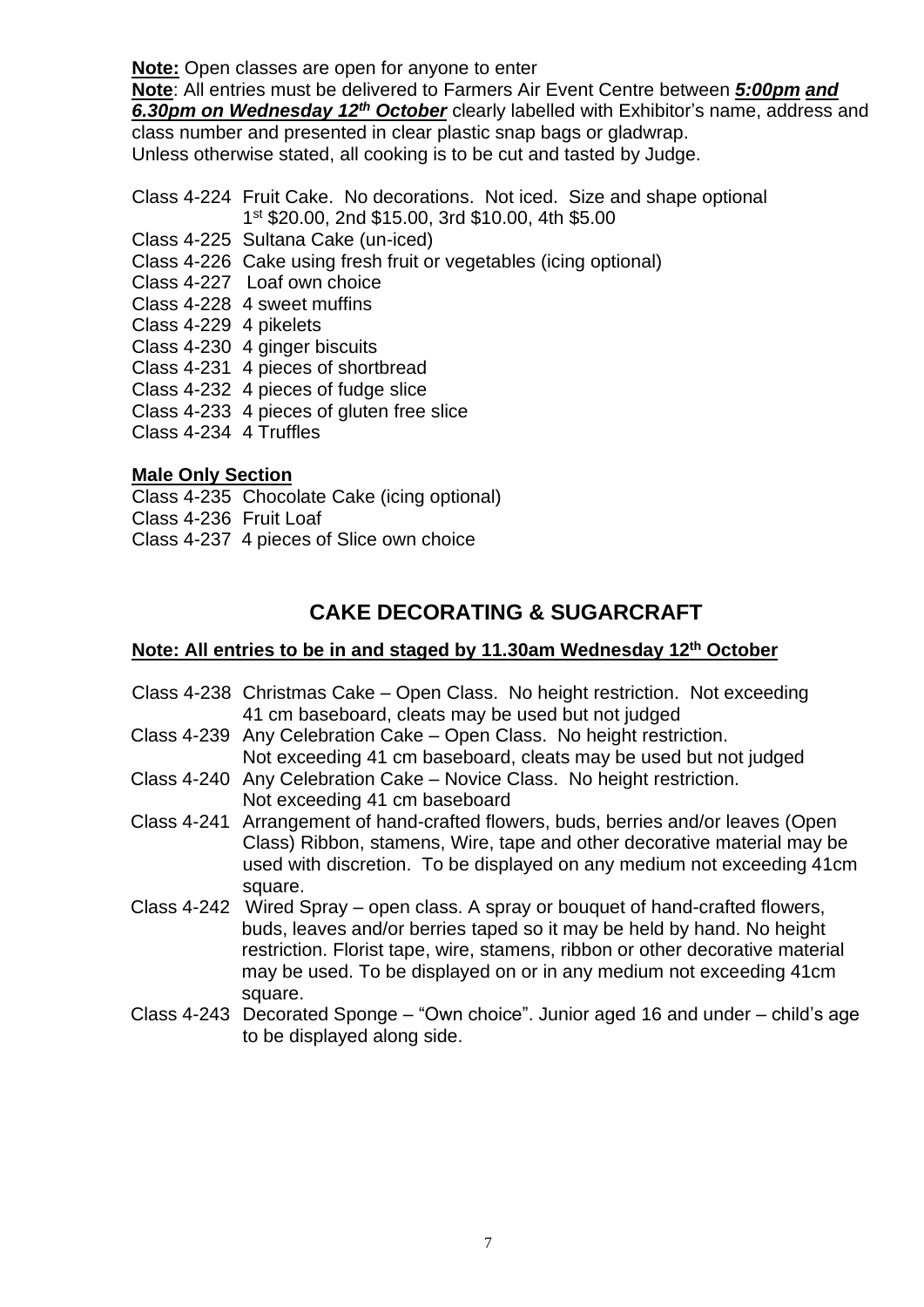# **WOMEN'S INSTITUTE COURT SECTION**

Class 4-244 Court "**A Song Title**" Three (3) items to be named for judging

One entry per Institute allowed. Other crafts and accessories allowed to make up a display. Articles to be life-size, not miniature. These to be put in a box with Institute name attached and brought to the Showgrounds by **11.00am Tuesday 11 th October 2022**. **Two** members from each Institute to **arrange the Court** on **Wednesday 12 th October 2022** between 9.00am and noon.

# **WOMEN'S INSTITUTE PHOTOGRAPHY**

**Size 5" x 7" – Colour Photos**

Class 4-245 Portrait showing emotion

Class 4-246 Pretty in Pink (any medium)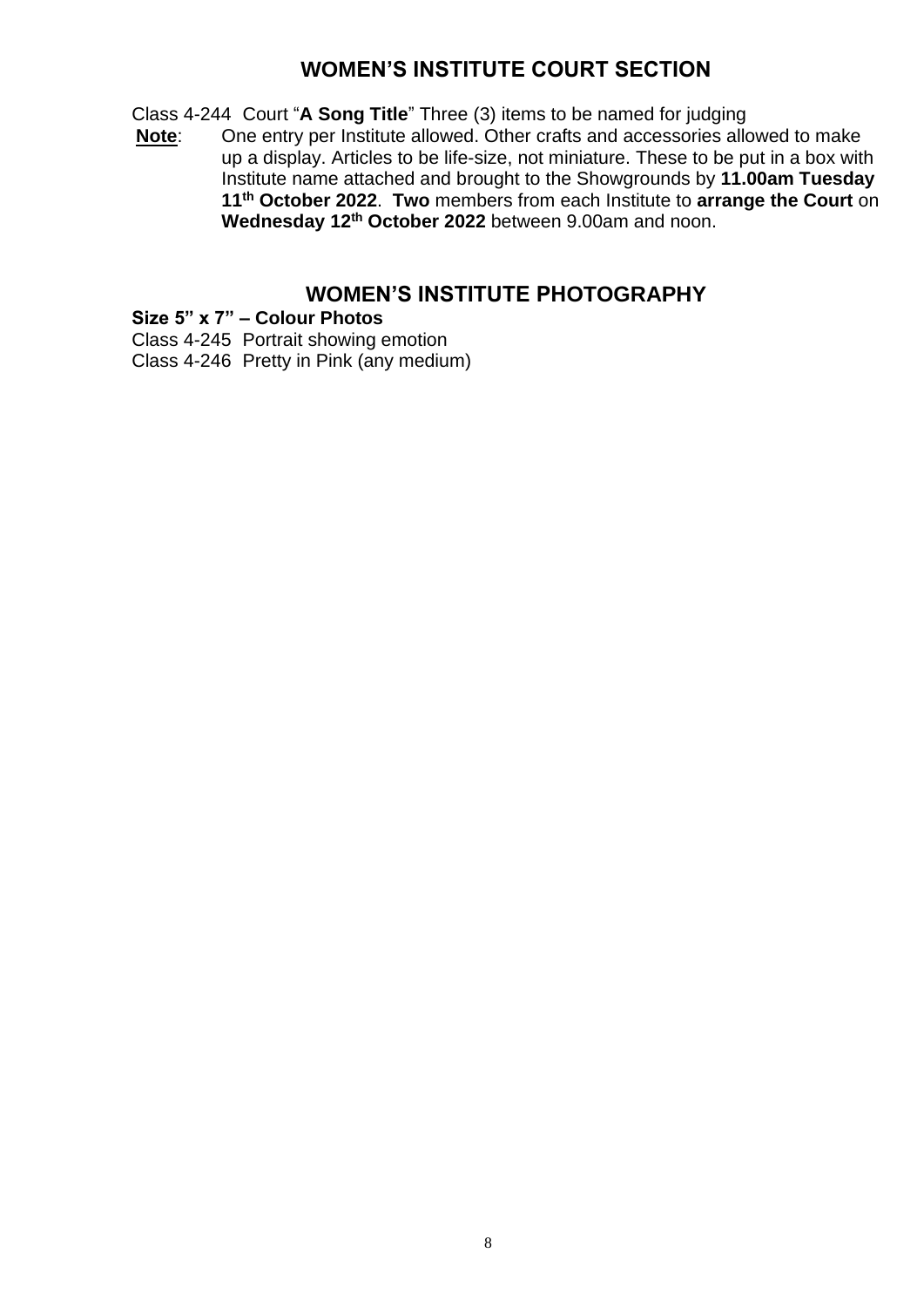# **YOUTH/CHILDREN'S SECTION**

### **NOTE:**

**PLEASE REFER TO PAGE 3 FOR ENTRY CLOSING and COLLECTION DATES & TIMES**

# **YOUTH - SCHOOL ART**

**ALL ENTRIES IN THIS SECTION TO BE CLEARLY LABELLED WITH Child's Name School Age Class Number This must be securely fastened to the front of the entry where possible as names will be shown this year.**

Must be done at School/Preschool. All entries to be done on paper.

**Painting with mount not to exceed A4 size mounted horizontally or vertically. Please adhere to new rules.** No prize can be awarded if name of student is not given.

**SPECIAL SCHOOL PRIZES Sponsor**: **GISBORNE RESENE COLOURWORLD** For most points for School Art. Classes 910-918

#### **Crayon and Dye**

Class 4-248 5 years of age Class 4-249 6 years of age Class 4-250 7 years of age Class 4-251 8 years of age Class 4-252 9 years of age Class 4-253 10 years of age Class 4-254 11 years of age Class 4-255 12 & 13 years of age

#### **Coloured painting, any medium, not crayon or charcoal.**

Class 4-256 Painting by a Pre-schooler aged 0-2 years old Class 4-257 Painting by a Pre-schooler aged 3-4 years old Class 4-258 5 years of age Class 4-259 6 years of age Class 4-260 7 years of age Class 4-261 8 years of age Class 4-262 9 years of age Class 4-263 10 years of age Class 4-264 11 years of age Class 4-265 12 & 13 years of age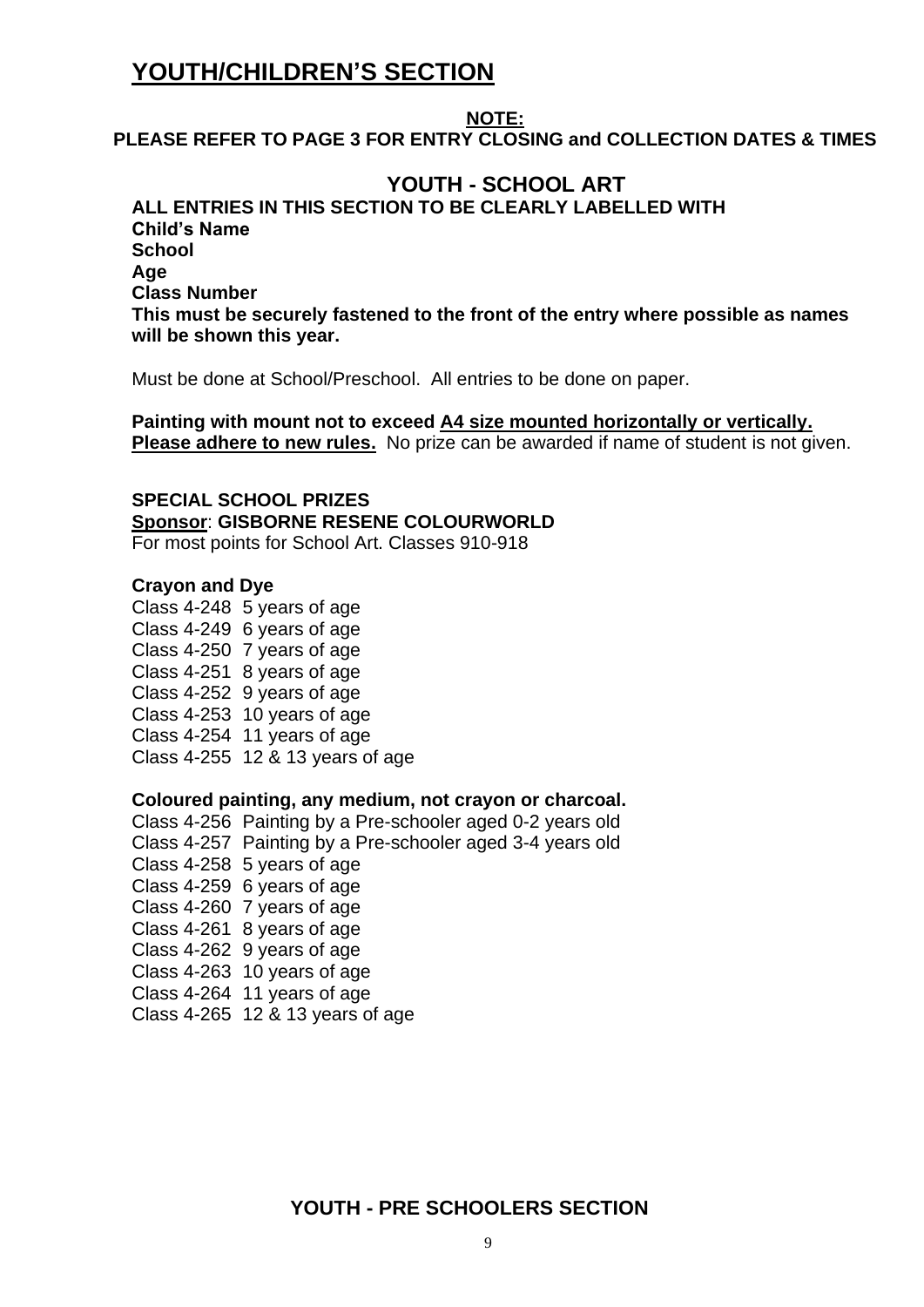- Class 4-266 Decorated empty tin can (maximum Height 11cm diameter 7.5cm) aged 0-2 years old
- Class 4-267 Decorated empty tin can (maximum Height 11cm diameter 7.5cm) aged 3-4 years old
- Class 4-268 Item/article made from beads aged 0-2 years old
- Class 4-269 Item/article made from beads aged 3-4 years old
- Class 4-270 Novelty article made from vegetables/fruit aged 0-2 years old
- Class 4-271 Novelty article made from vegetables/fruit aged 3-4 years old
- Class 4-272 Sand Saucer aged 0-2 years old
- Class 4-273 Sand Saucer aged 3-4 years old

*Myrtle Michie Challenge Cup* for most points - classes 4266 – 4273

### **YOUTH - YEARS 1, 2 & 3**

- Class 4-274 A Greeting Card. Maximum size 17cm x 12cm
- Class 4-275 Article made from a sock
- Class 4-276 Book Mark. Any medium. Maximum size 20cmx5cm
- Class 4-277 Painted Rock
- Class 4-278 Article made from Lego (not a kitset)
- Class 4-279 Wall Hanging. Maximum size 50cm x 50cm
- Class 4-280 Miniature garden (maximum size 20cmx20cm)
- Class 4-281 Novelty article made from vegetables/fruit
- Class 4-282 4 Biscuits (your choice)
- Class 4-283 4 Cup Cakes
- Class 4-284 Pikelets

*Ann Challenge Cup* for most points – classes 4274 – 4284

### **YOUTH - YEARS 4, 5 & 6**

- Class 4-285 Card. Maximum size 17cm x 12cm
- Class 4-286 Painted Rock
- Class 4-287 Jewellery
- Class 4-288 Soft Toy. Maximum height 50cm
- Class 4-289 Book Mark. Any medium. Maximum size 20cm x 5cm
- Class 4-290 Article made from Lego (not a kitset)
- Class 4-291 Wall Hanging. Maximum size 50cm x 50cm
- Class 4-292 Miniature garden (maximum size 20cmx20cm)
- Class 4-293 4 Muffins (sweet)
- Class 4-294 4 pieces Uncooked Slice
- Class 4-295 4 Biscuits (own choice, same variety)

*Linda Challenge Cup* for most points – classes 4285 – 4295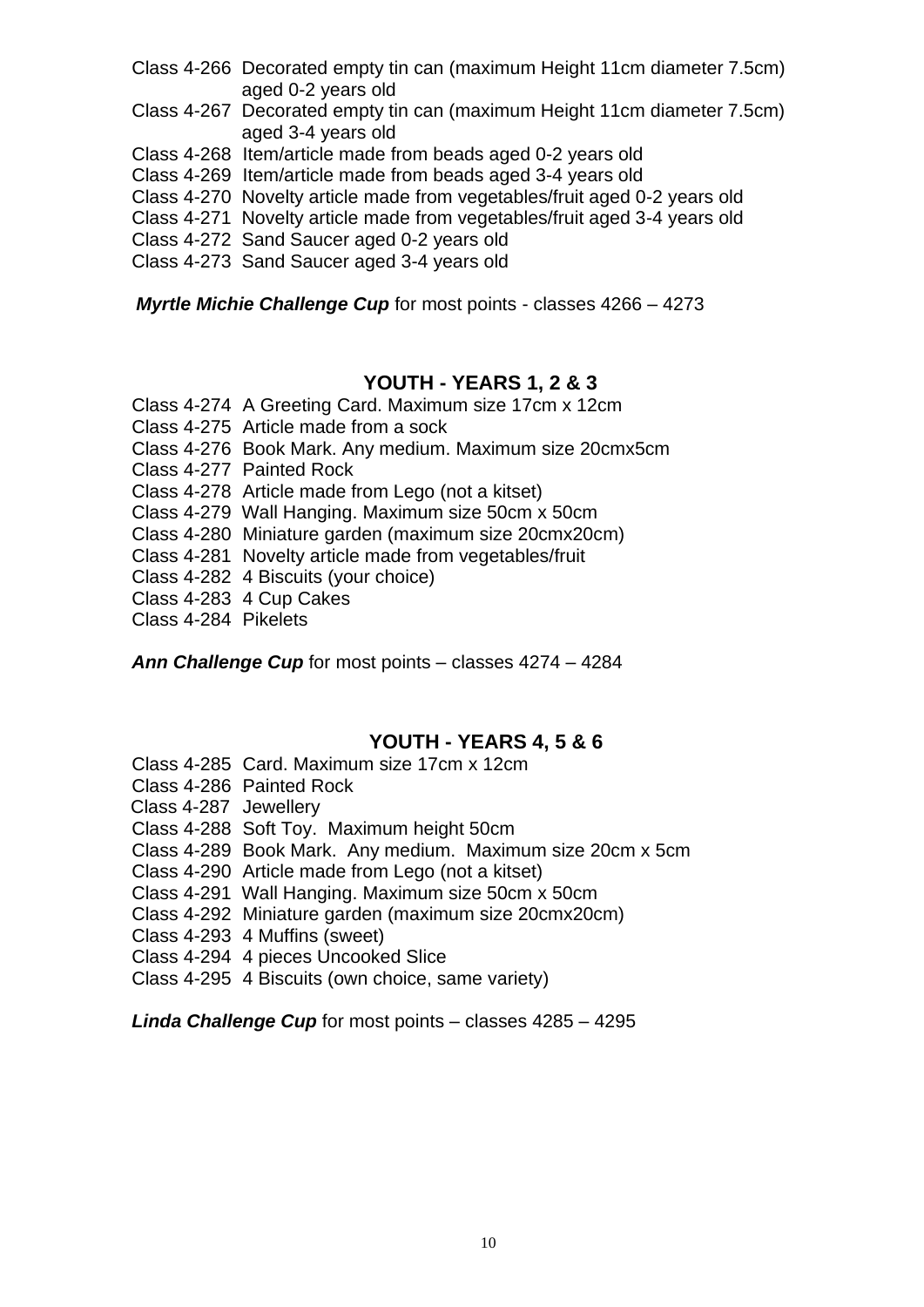# **YOUTH - INTERMEDIATE SECTION**

Class 4-296 Knitted Peggy Square. Size 8 needles with double knit wool. 30sts.

Class 4-297 Article made from Ice Block Sticks

Class 4-298 Decorated tissue box cover

Class 4-299 Book Mark. Any medium. Maximum size 20cm x 5cm

Class 4-300 Card. Maximum size 17cm x 12cm

Class 4-301 Knitted Beanie

Class 4-302 Wall Hanging. Maximum size 50cm x 50cm

Class 4-303 Miniature garden (maximum size 20cmx20cm)

Class 4-304 4 Muffins

Class 4-305 4 pieces of cooked slice

Class 4-306 4 Peanut Brownies.

*Janice Challenge Cup* for most points – classes 4296 - 4306

*Jess Rickard Challenge Cup* for most points in cooking over all ages

*Karen Challenge Cup* for most points

# **HOME INDUSTRIES SECTION SASH – BEST OVERALL EXHIBIT**

# **The Wensleydale Station Sponsored Scarecrow Contest**

... is again a major attraction at the Spring Show on Friday 14<sup>th</sup> and Saturday 15<sup>th</sup> October 2022, with prize money for the creator, generously provided by Wensleydale Station.

Our district's primary and intermediate students are being invited to create and build a Scarecrow for the 2021 Spring Show. The Scarecrows, which must be of a size that could be used "in the field" (at least 1.2m tall) will be judged on strength and durability to the weather, imagination, creativity, character and the use of recycled materials.

# *the* **Wensleydale Station Scarecrow Contest**

**Entries must be brought to the event centre by 6.30pm on Wednesday 13 th October,** 

**There will be three classes into which you may enter: Class 4-307 entrants from 5 years to 8 years included Class 4-308 entrants from 9 years to 12 years included Class 4-309 a Family entry** 

**Entry Fee - \$5.00 Your entry MUST BE clearly identified as to Class Number, Name and your age.** 

**Note: Scarecrows must be of a size that could be used "in the field" i.e. at least 1.2m tall - not doll-size! Prizes in each class: 1st \$30.00; 2nd \$20.00; 3rd \$15.00; 4th \$10.00**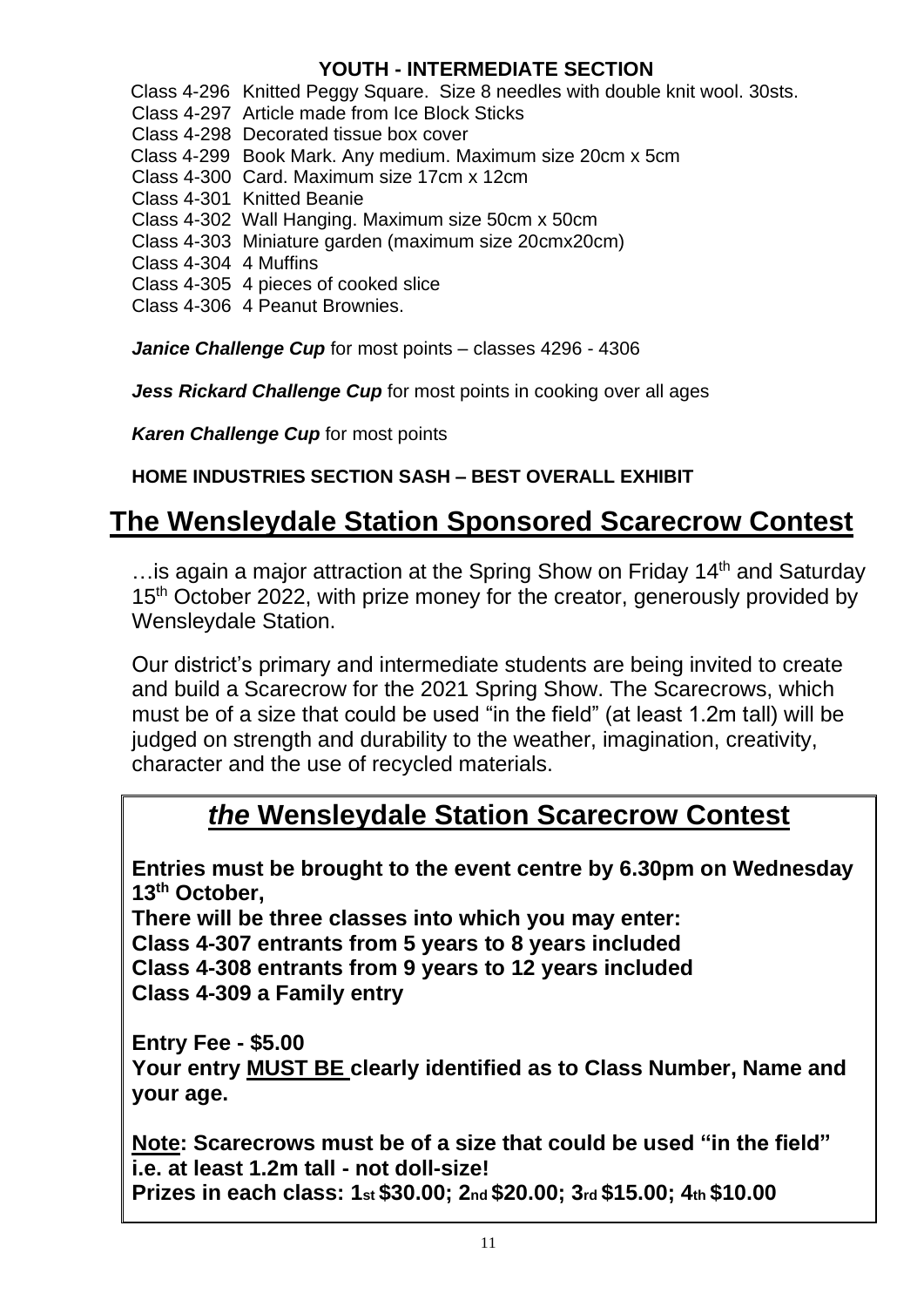

Class 4-310 Open Class 4-311 Youth

### **Background**

The humble 4x2 is the most common and versatile building material available today. To celebrate its usefulness we are again holding the Poverty Bay 4x2 Challenge to be judged at the show this year. These contests are common worldwide and allow woodworkers of all abilities to design and create whatever they want from a single wooden board using whatever techniques and tools they wish.

### **Rules**

- Only wood from a single 8' long construction grade 4x2 (2.4m x 100mm x 50mm) may be used.
- Mechanical fasteners are ok, dowels are ok, metal hinges are ok.
- Natural finishes only. Stain/dye is ok, but no paint.
- No CNC machines or laser cutters. Any other had tools or power tolls are ok. You can carve it, resaw it, bend it, turn it, whatever you feel like doing.
- No other materials! That means carpet, other wood, shingles, plywood, tile, etc. Aside from fasteners, the only material used has to come out of your framing lumber 4x2.
- Contestants may submit only one entry.
- Standard entry fees will apply of Open section \$1.00, Youth section \$0.50

Poverty Bay Agricultural & Pastoral Association

Erica McNeil, General Manager